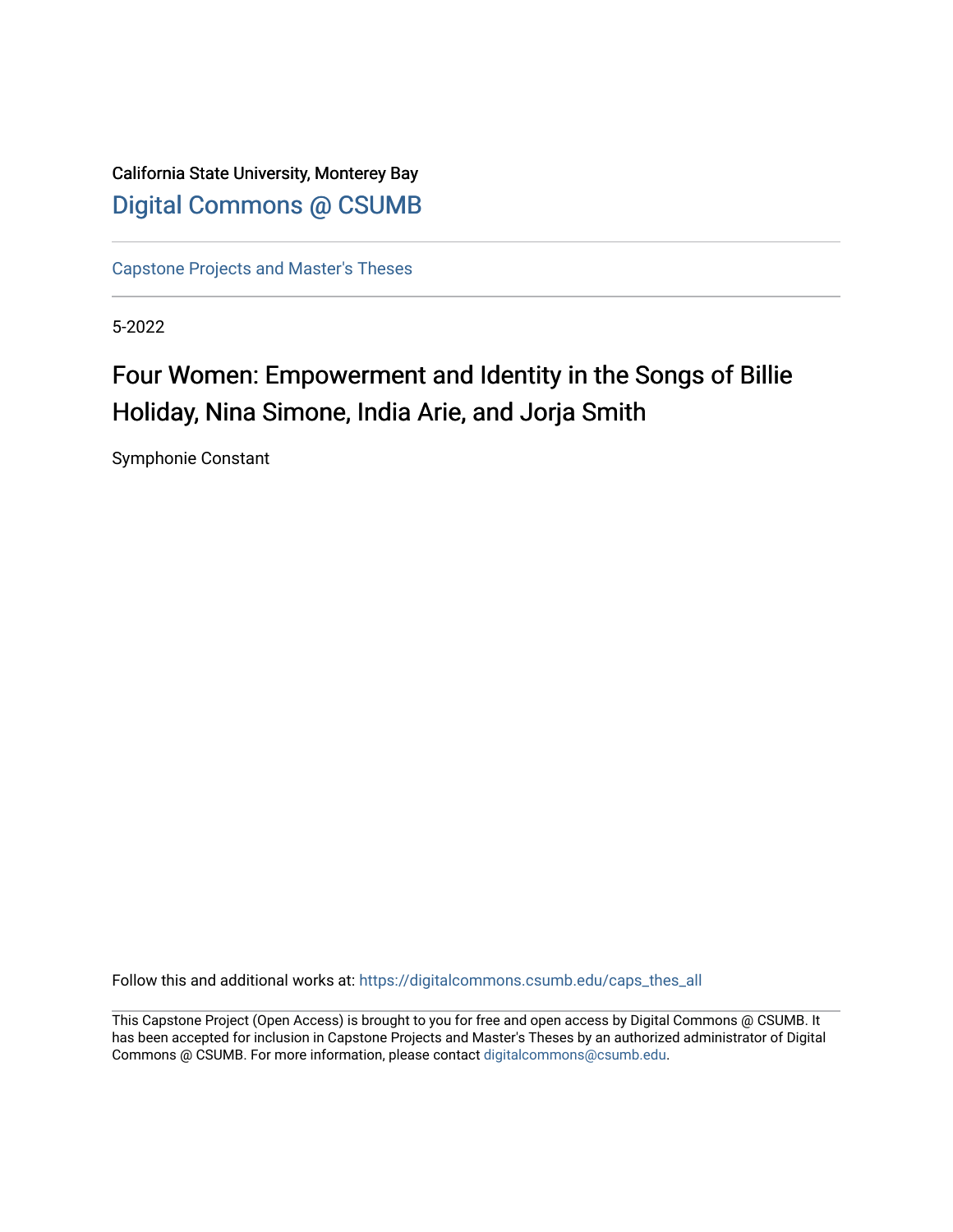Symphonie Constant Professor Sammons Senior Capstone 12 April 2022

> Four Women: Empowerment and Identity in the Songs of Billie Holiday, Nina Simone, India Arie, and Jorja Smith

African slaves used singing as a form of communication. Chants, vocal percussion, and other techniques of vocalization were renowned as a therapeutic ritual to those that battled with complex trauma. While enslavement is said to have been abolished, 'slave music' has continued to evolve and expand worldwide. It is evident that countless genres have adopted African rhythms and sounds in further ways than we are inclined to admit. Truth be told, white musicians are marketable whereas blacks are deemed noncommercial. As a result, black female musicians, in particular, are often rewarded with the short end of the stick. Despite the fact that a small percentage have made a breakthrough in the field of music and created a positive effect on society, a great deal are forced to remain in the shadows. Our society has spent decades silencing women of color, excluding them from crucial conversations, and threatening those who dare to speak out. The four black female artists featured in the composition are proof that regardless of the circumstances, black women will continue to exude grace, power, and the incapacity to keep quiet on lingering issues.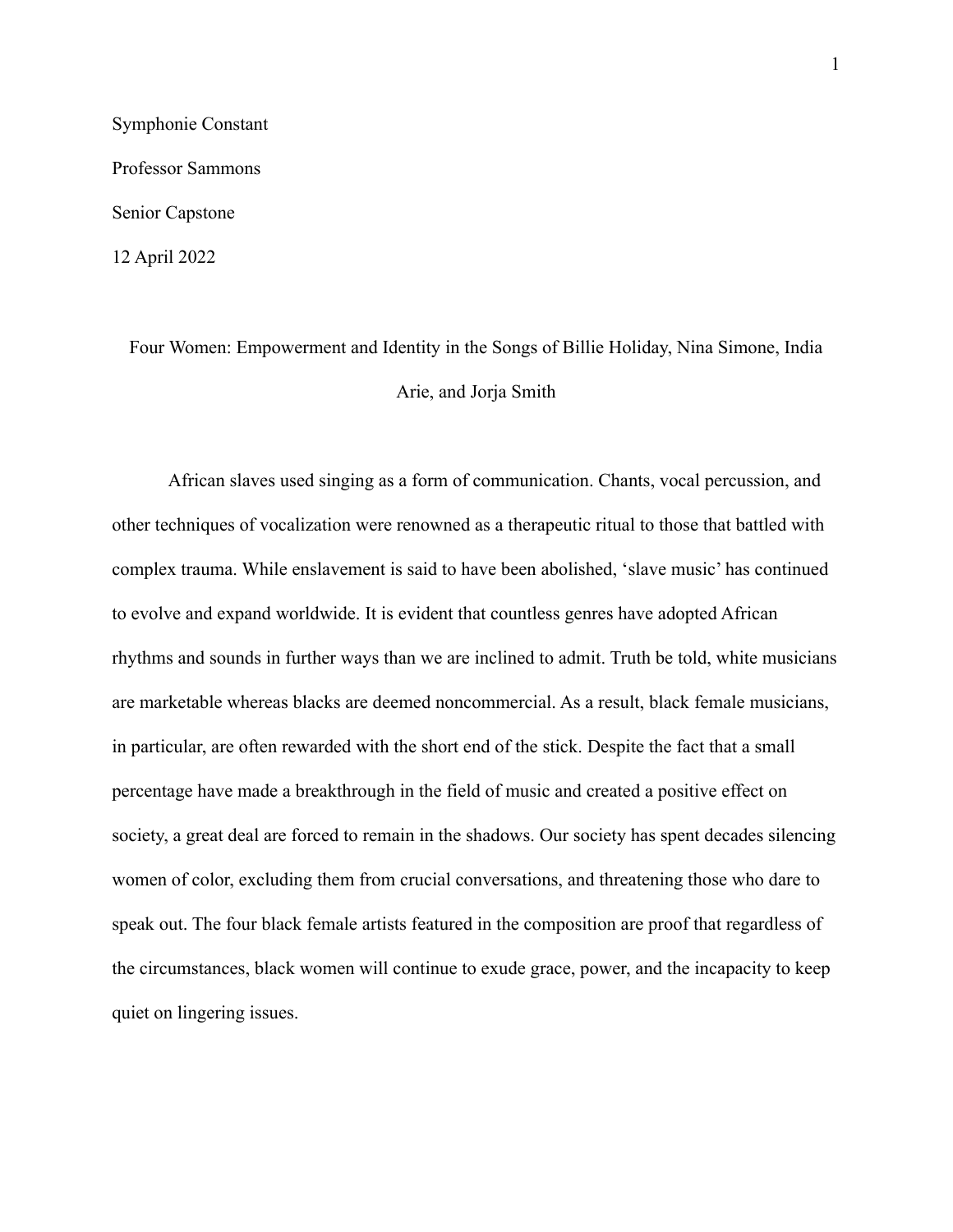Billie Holiday, formerly known as Eleanora Fagan, was labeled as one of the most influential performers of her time. The illustrious jazz singer was born on April 7th, 1915 in Baltimore, Maryland during the Jim Crow era and suffered in the state of little income. As a child, Fagan faced a multitude of challenges. Between scrubbing floors, running errands for a brothel, prostitution, and jail time, the future seemed bleak to the adolescent. In addition, her father, Clarence Halliday, abandoned the family to pursue a music career and rarely visited ("Billie Holiday - About the Singer"). Despite her dark and troubled past, Fagan looked to the stars, singing along to the records of Bessie Smith and Louis Armstrong as a means of redemption. In the late years of 1920, she and her unattached mother, Sarah Fagan, packed their bags and headed straight for the Big Apple. Life without funds drove the juvenile to audition as a singer at a Harlem jazz club where she habitually appeared as the principal artist. The pseudonym, Billie Holiday, was inspired by her father's stage name, Clarence Holiday, and her favored film star, Billie Dove. Record producer John Hammond discovered the eighteen-year-old and took it upon himself to promote her. This led to a debut album, recording contracts, appearances in feature films, music tours, and much more ("Billie Holiday").

One of her signature numbers, "Strange Fruit," brought upon numerous controversies and her usual record label, Columbia Records, had qualms about recording the song. Fortunately in the year 1939, the independent jazz label Commodore Records obliged and recorded the song though certain radio stations refused to play it. In spite of that, these obstacles did not stop the tune from becoming a hit (Fields). The eerie anthem was associated with the Civil Rights Movement and is considered a symbol for the anti-lynching crusade. The arrangement opens with the piano as it plays a vigorous C minor block chord. A solo trumpet then takes the lead and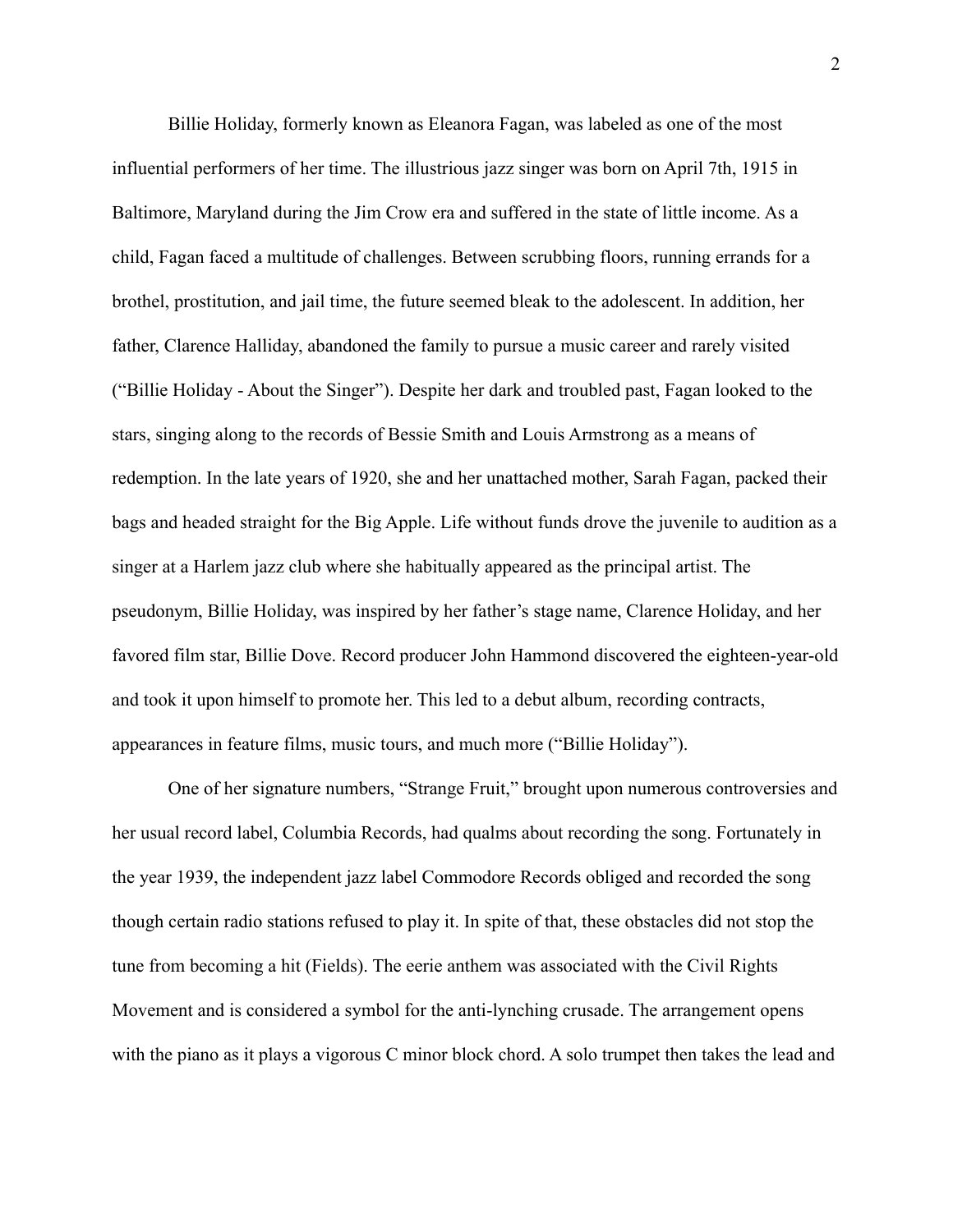wails the first sequence of notes (G C Eb F Eb D Ab D) while the piano continues to accompany with a D minor seventh flat five and a G dominant seventh. Both instruments repeat the sequence and at the end of the phase, the trumpet goes astray and trills on the notes (Bb Ab G F G). On the third time around, Billie begins to sing as the brass and stringed instruments provide improvisations and decorations underneath. Each lyric paints a picture of "bulging eyes" and "twisted mouths" as black bodies hung from poplar trees. It is reported the words reminded the vocalist of her father who had been denied treatment from a hospital because of his race and soon passed on due to lung cancer. Regardless of the unconditional threats from the government, Billie Holiday remained audacious and continued to raise awareness of the issue at hand (Pak). Susan-Lori Parks, creator of the Pulitzer-Prize-winning play *Topdog/Underdog* and screenwriter for the drama *The United States vs. Billie Holiday*, explores the narrative of the acclaimed jazz singer and states, "This story is about how this woman, this icon, was too outspoken, and so the government came after her." Parks said in an interview, "It's about how we African American folks love this country that doesn't really love us back" (qtd. in Ito). And even though her statement holds veracity, Billie Holiday persists as the figure of determination and perennial faith.

Eunice Kathleen Waymon, known as Nina Simone, was delivered on February 21, 1933 in Tyron, North Carolina. The self-trained pianist and organist was raised in a musical environment where all nine members of the immediate family were assigned an instrument – Eunice becoming the most proficient. Her mother, Mary Kate Waymon, was a Methodist minister, housemaid, and respected piano player. The father, John Divine Waymon, dabbled with vocals and the harmonica. Mr. Waymon bounced from job to job, first as a dry cleaner, a barber,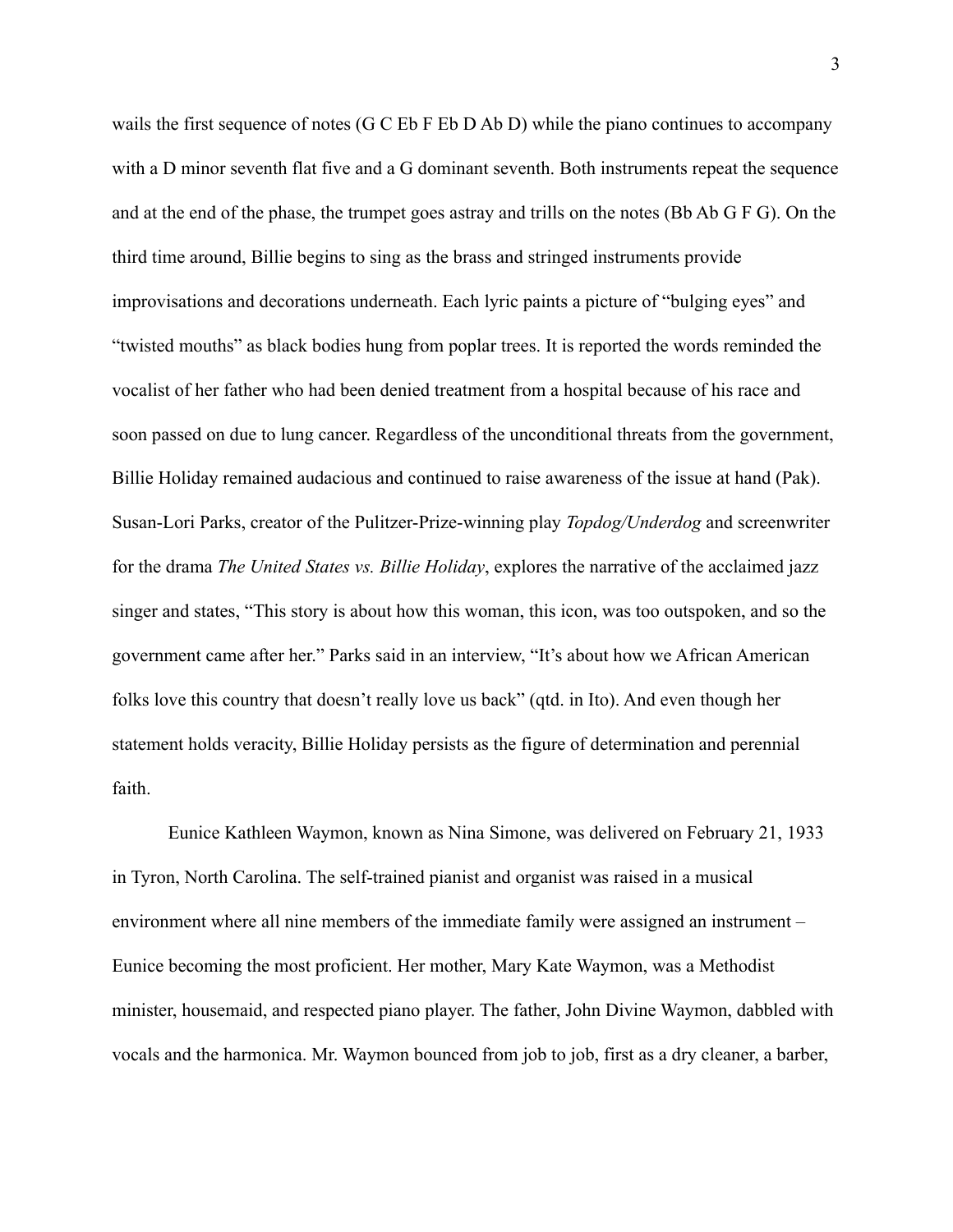handyman, and then a reverend. Both parents were chief supporters of their daughter and participated in the development of her talents. With the aid of private lessons with the classically trained pianist Muriel Massanovich and the freedom to exhibit her voice at the local church, the child prodigy discovered her true calling ("Nina Simone"). In the year 1945, the gifted twelve-year-old performed at a school recital where her parents were escorted to the back of the room on account of the color of their skin. Eunice, utterly aware of the dimensions of racism, threatened to put a stop to the performance unless her parents were seated at the front row. This instance became her first stance against the displays of discrimination and prejudice – a pure insight into Eunice's character. After immersing herself into the traditional works of Johann Sebastian Bach, Beethoven, Chopin, and more, the wunderkind dreamt of becoming the first black female classical pianist to entertain at Carnegie Hall. While insufficient financial resources made the aspiration seem inconceivable, proponents from her small Southern town raised funds for the high school valedictorian to enlist at Juilliard School of Music in New York City and the Curtis Institute of Music. In spite of her excellence, the establishments denied admission in view of her race ("Biography of Nina Simone").

Disappointed by the outcome, Waymon resigned from the classical world, left her hometown, and started anew by improvising on jazz tunes at a nightclub in Atlantic City. Impressed by her adroitness on the piano, the owner hired Waymon with the intentions of her playing the piano and singing. From there on, she acquired the moniker Nina Simone; the idea derived from the French actress, Simon Signoret. At the age twenty-four, Simone caught the attention of recording companies. She signed contracts with Bethlehem Records, and then a few years later she moved to Columbia Pictures. In the 1960s, the natural full-toned alto recorded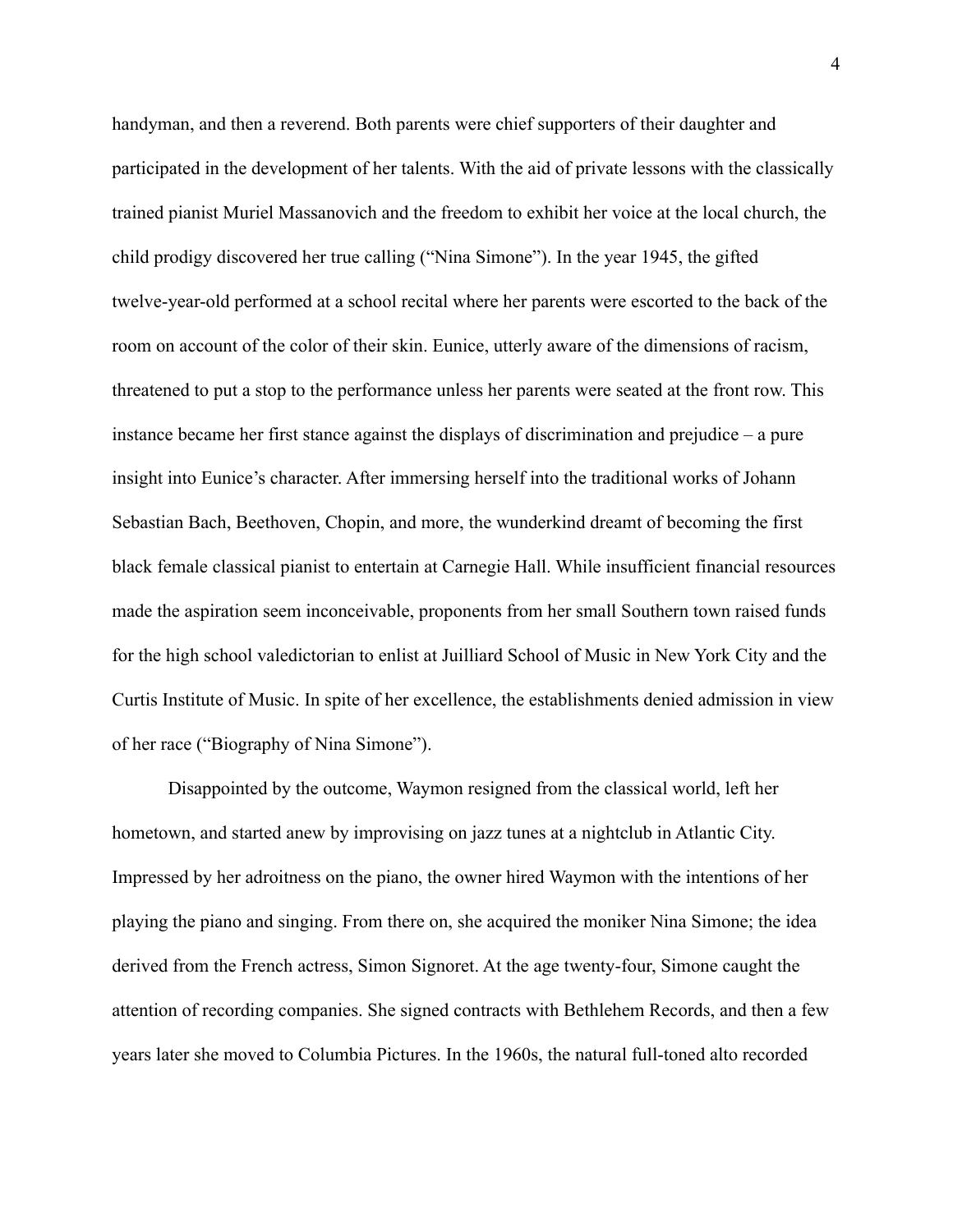political songs to express her involvement in the Civil Rights Movement and abhorrence of the bombing of 16th Street Baptist Church in Birmingham, Alabama. In response to the cataclysm, Nina Simone, nicknamed the "High Priestess of Soul," released a self-written civil rights composition, "Mississippi Goddam," and in 1965 preceded with a distinctive rendition of the show tune "Feeling Good" ("Nina Simone").

Simone sings the first verse of "Feeling Good" in acapella in G minor. Then the piano, saxophones, violins, and guitars are added after the lyric, "and I'm feeling good." The basic pattern (Gm-Gm/F-Eb-D7) repeats throughout the first two lines of each verse, for the third line (Gm-Gm/F-C/E-Eb), and the last two end with (Gm/D- Cm-Bb-Am-D7-Cm-D7). Simone decorated the melody with slurs, yodels, and the imitations of elements in nature which were described in the lyrics. As a major celebrity of the mid-20th century, Simone continues to embody the spirit of defiance and demands the world for her well-earned respect.

On October 3, 1975, India Arie Simpson was born in Denver, Colorado to professional basketball player Ralph Simpson and accomplished vocalist Joyce Simpson. Alas, her parents divorced when she reached the age of thirteen, which placed her in Atlanta, Georgia with her mother and siblings. India derived a love for music from her mother, which manifested into a collection of instruments. The musically inclined child mastered the saxophone, baritone clarinet, French horn, and trumpet in a short amount of time. As she attended the Savannah College of Art and Design, India devoted herself to singing and took an interest in guitar. Carrying the instrument on her back, she unexpectedly entered the music business by collaborating with local musicians. The performances caused her to be recognized by a talent scout, Reen Nalli, and the president of Motown Records, Kedar Massenburg (Tiana Smith). Once 1999 rolled around, India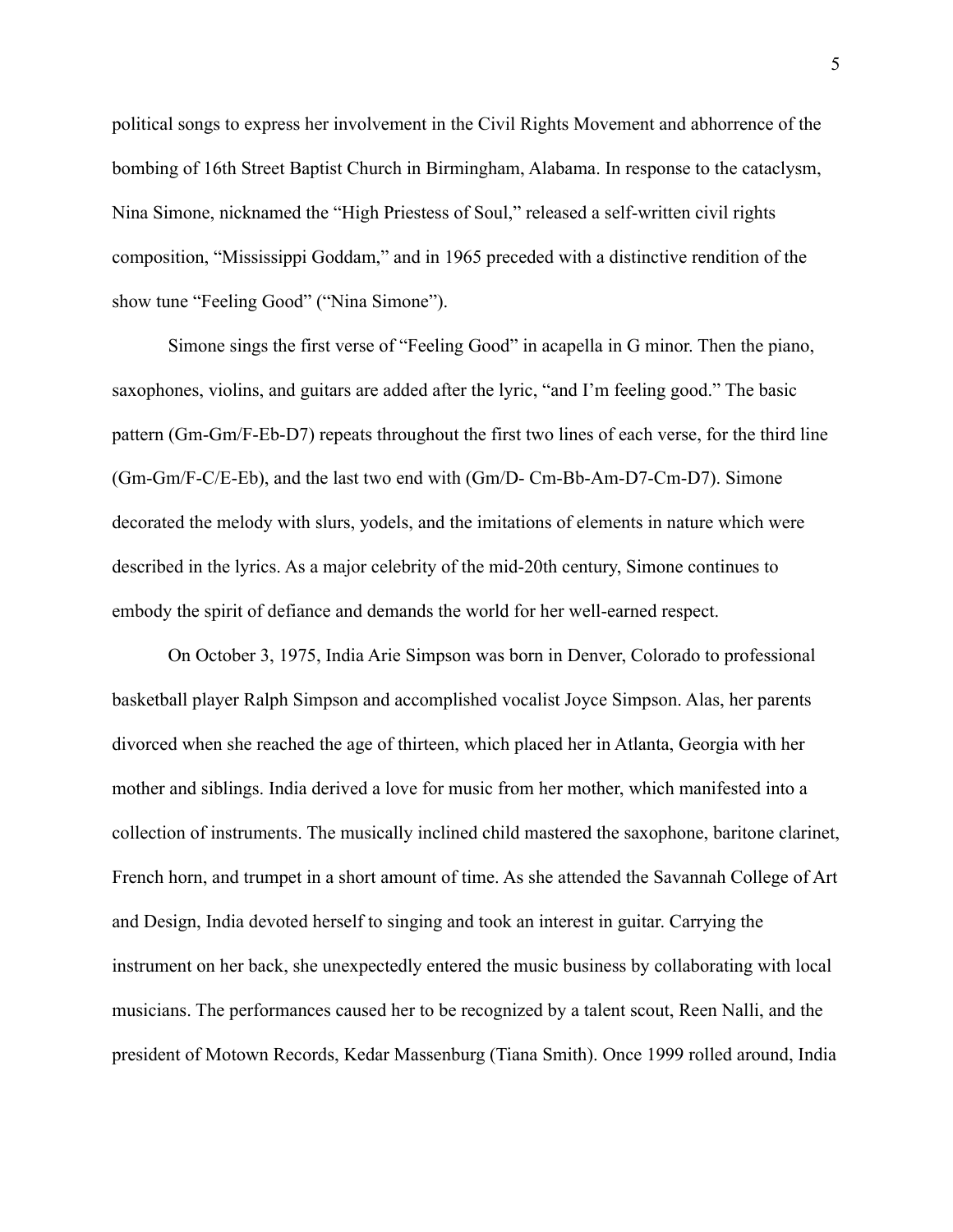Arie began writing and then released her debut album, *Acoustic Soul*, in 2001. The album was number ten in the *Billboard* U.S. 200 and listed number three on the Top R&B/Hip-Hop Albums. The album sold 2,180,000 copies in the United States and 3,000,000 million copies worldwide thus leading her to attain seven Grammy awards in the year 2002 ("India Arie").

Stardom comes with its advantages and disadvantages, and Arie is not one to disregard the negative aspects. As pleased as she is with her accomplishments, Arie sheds light on the racism and sexism found in the music industry. With her natural hair, "be it braided or cut short," she encourages her fellow brothers and sisters to embrace their beauty, despite the efforts of the industry trying to make her think otherwise. Dressed in "less-revealing clothes," she attempts to break the oversexualized stereotypes of black female singers and shows one does not have to follow the notion that "sex sells" in order to be successful (Allen). In the most recent news, a well known American commentator and podcaster, Joe Rogan, was caught saying the N-word on various accounts; and though he has apologized and explained it was not said with ill intent, India Arie remains suspicious. On an episode of *The Daily Show* with the host Trevor Noah, Arie speaks her mind on the issue and educates the audience on the "differences between 'conscious racism' and 'unconscious racism.'" She says:

I have learned in my life to make room and forgiveness for people who are unconsciously racist because our whole society is built on racist concepts. So if you're born into it, if

you're not actively working to not be racist, then you have some of it in you. (Carras) On multiple occasions, Arie describes how her upbringing differs from the world around her. She discusses how her family members believed colorism was "a small minded way to look at Black people" and that it is their duty to break free from the constraints (Johnson).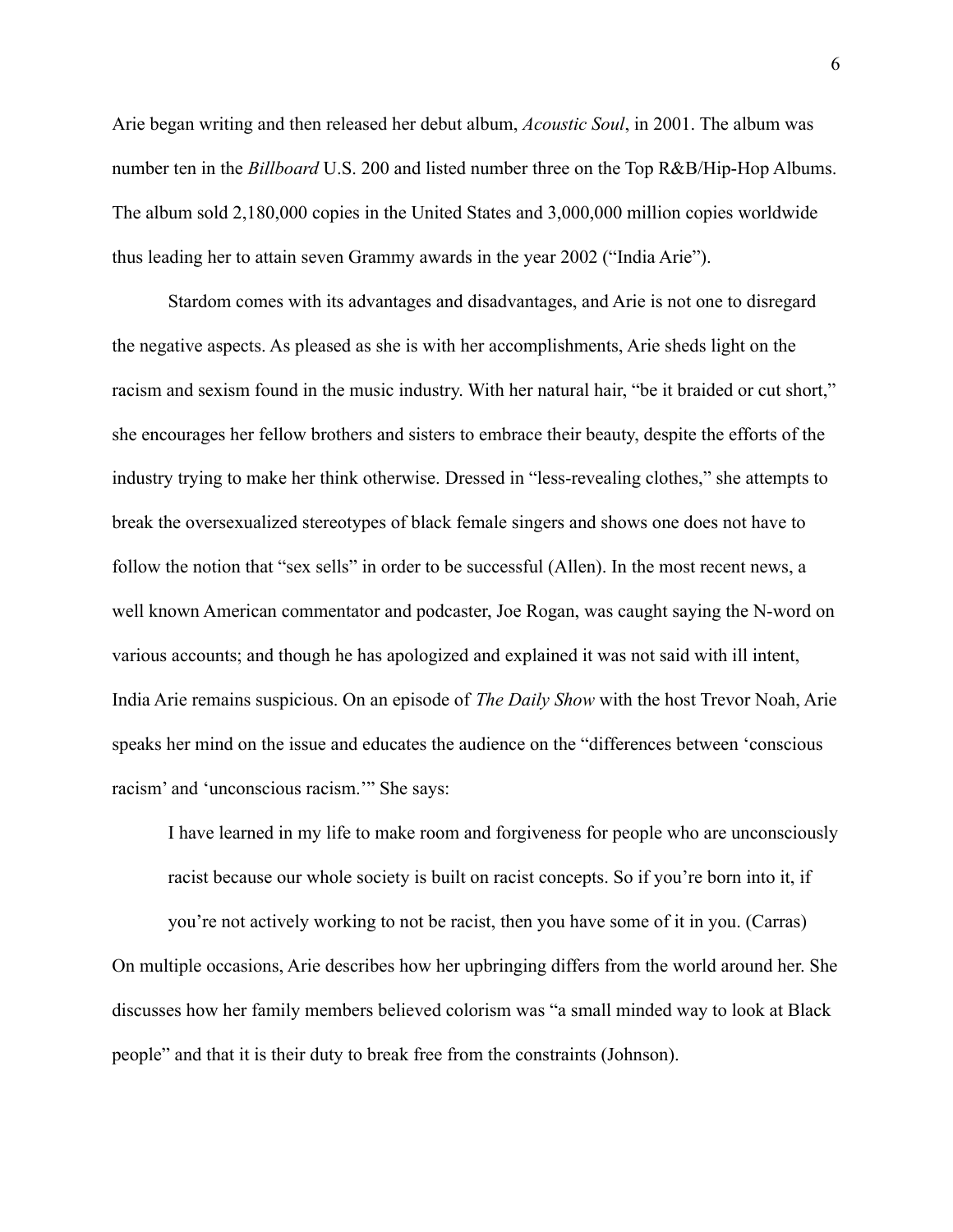The song "I Am Not My Hair" from her 2006 album, *Testimony: Vol.1, Life &*

*Relationships*, is a catchy number which starts with a short dialogue where two women talk about India's hair. A guitar and piano play the harmonic sequence (G Cm7 Bb Am7 D7 G Cm7) and Arie enters with an embellished type of scatting on the word "Da-Da." Then the lyrics describe all the different hairstyles she has worn throughout her lifetime. The chorus explains how her skin and hair do not define her worth for it is "the soul that lives within." India Arie evokes the spirit of peace and individuality through colorful lyricism accompanied by the sweet harmonious sounds of her acoustic guitar. The prominent R&B singer and songwriter cements herself as a musical activist, protecting the positive portrayal of blackness, and uses her musical voice to promote positive change. In the end, India Arie helps her listeners journey through heartbreak, soul-searching, self-love, and the practice of forgiveness.

Jorja Smith, born in Walsall, West Midlands County, England on June 11, 1997, is an adored singer and songwriter who began her musical career at the age of eight. Her mother, Jolene Smith, invested in the jewelry business while the father, Peter Smith, was a Human Resources officer. The two assisted in their daughter's interest in music-making which led her to pursue her dreams of becoming a well known vocalist. By the age eleven, Smith started to share her tracks online, where she gained an enormous following and attracted the interest of record producers and other famous artists such as Kendrick Lamar, Drake, and Stromzy. In 2016, her first single, "Blue Lights," was released and the lyrics shined a light on the subject of police brutality. The intro begins in B Minor with the main chord progression consisting of (G-Bm-F#m/A). Smith dives into the lyrics and explains how she dreams of changing the color of the police sirens into "strobe lights" or "fairy lights." The words continue to tell a story of a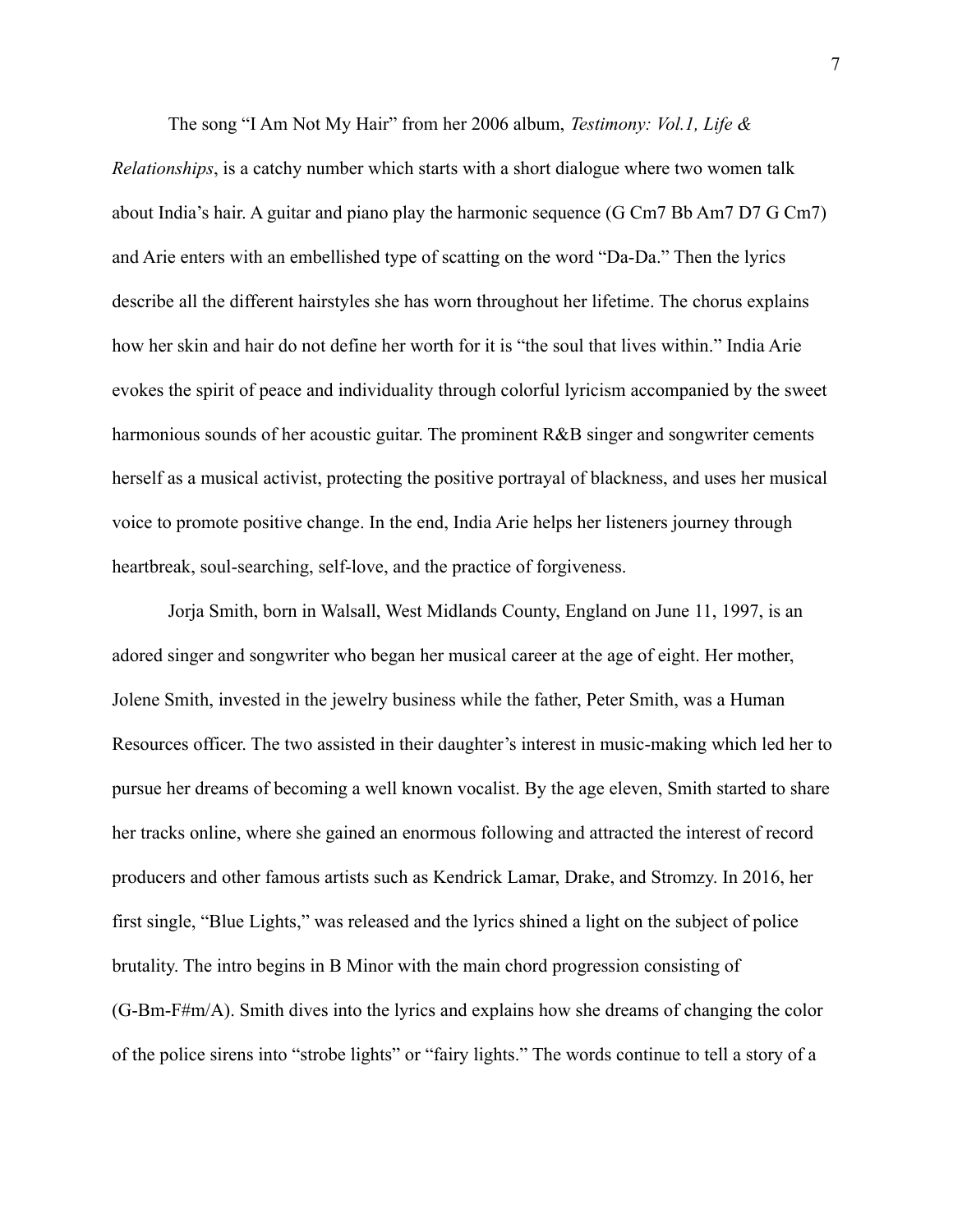young black child and how the world perceives them as a threat. At the end, the kid is caught in the wrong place at the wrong time which results in them having "blood on their hands" and not knowing where it had come from ("Jorja Smith").

Smith herself described the acts of micro-aggression she endured throughout her childhood and how she is astonished at how prejudice and racism continues to thrive ("Jorja Smith"). As she is half-Caucasian and half-Jamaican, Smith is roped into heated discussions where some argue that her rise to fame stems from being light skinned. By society's standards, light skinned celebrities are considered "attractive" and are fetishized within the black community. Smith fights back, stating it is important for her to use her platform to discuss challenging topics and reassures listeners that her color does not shield her from being objectified. Nevertheless, Smith keeps her head high, proceeds to address these conflicts, and is not afraid to display her disapproval (Cisne).

In conclusion, the presence of these four powerful black women have ignited a path for others to help dismantle racial stereotypes and inspire the future generations. Each artist has a purpose: to raise awareness of the issues at hand by exposing the negative assumptions about black people within our society, provide an insight into the injustice black women face around the world, and discuss the modern forms of slavery that continue to thrive among us. Music opens the door for humans to peek into the lives of others. As a collective, we are eager to judge a book by its cover. Yet no one walks the earth without bruises and scars. Our perceptions make it so we view the world in a flawed personal lens. In order to follow in the footsteps of these four wise black women, we must learn to fight for our rights, conduct acts of love, and educate others to prevent history from repeating itself.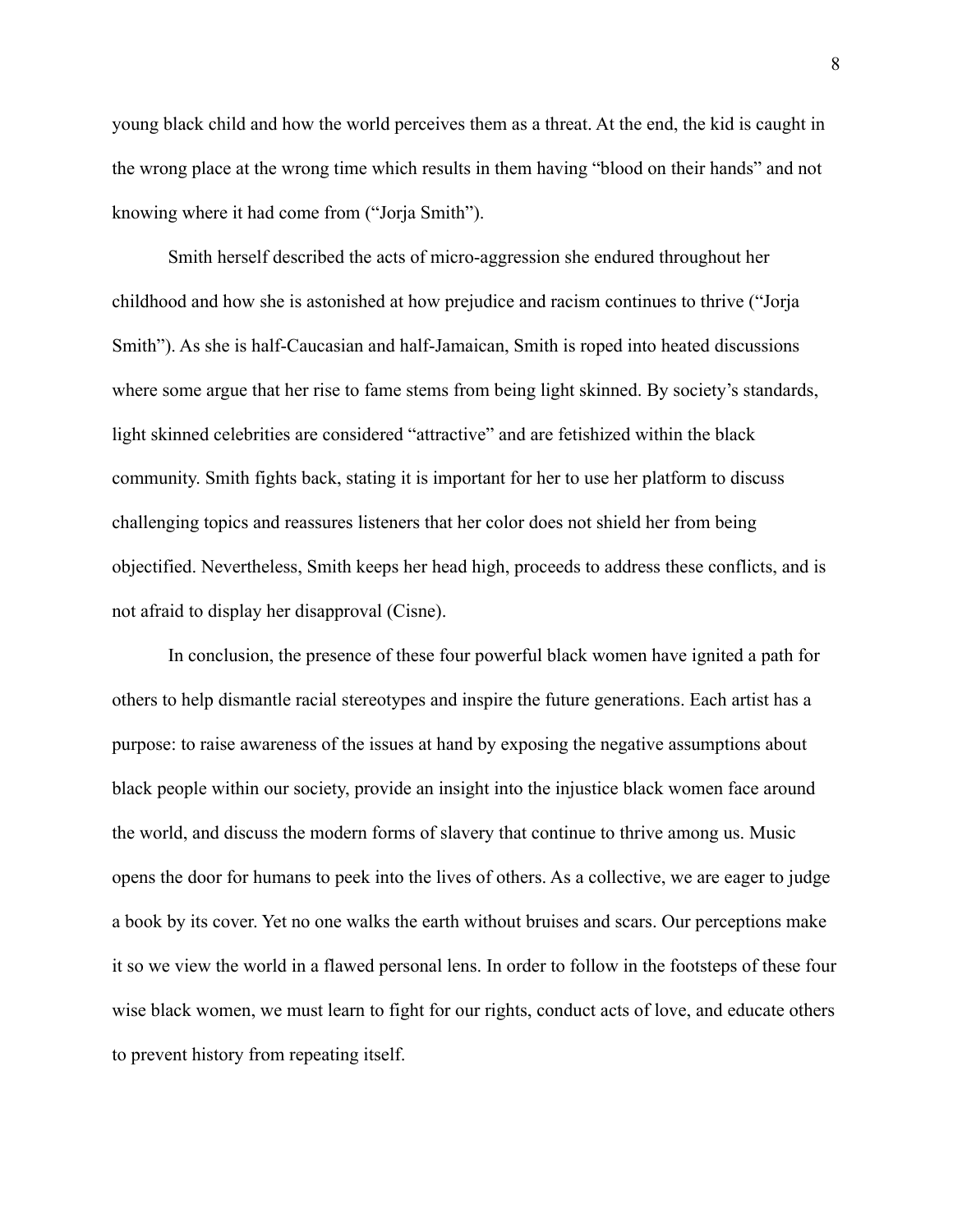## Works Cited

- Allen, Matthew. "India.Arie Calls out Racism, Sexism in the Music Industry." *Yahoo! News*, 14 Jan. 2022, [https://news.yahoo.com/india-arie-calls-racism-sexism-184900733.html.](https://news.yahoo.com/india-arie-calls-racism-sexism-184900733.html)
- "Billie Holiday About the Singer." *PBS*, Public Broadcasting Service, 8 June 2006, https://www.pbs.org/wnet/americanmasters/billie-holiday-about-the-singer/68/.
- "Billie Holiday." *Wikipedia*, Wikimedia Foundation, 9 Apr. 2022,

[https://en.m.wikipedia.org/wiki/Billie\\_Holiday](https://en.m.wikipedia.org/wiki/Billie_Holiday).

- "Biography of Nina Simone, American Singer." *Salient Women*, 9 Aug. 2021,
	- https://www.salientwomen.com/2020/03/20/biography-of-nina-simone-american-singer/.
- "BPM for Strange Fruit (Billie Holiday), Strange Fruit." *GetSongBPM.com*,

[https://getsongbpm.com/song/strange-fruit/PZX9rA.](https://getsongbpm.com/song/strange-fruit/PZX9rA)

Carras, Christi. "India Arie Says Spotify Exploits Artists and Joe Rogan Is 'Consciously Racist'." *Los Angeles Times*, 15 Feb. 2022,

https://www.latimes.com/entertainment-arts/music/story/2022-02-15/spotify-india-arie-jo e-rogan-trevor-noah-daily-show.

- Cisne, Evangeline Del. "Let's Stop Excusing Colourist Celebrities." *Medium*, 1 June 2020, https://medium.com/@Evangeline.delcisne/lets-stop-excusing-colourist-celebrities-a818a 8318539.
- Fields, Liz. "The Story behind Billie Holiday's 'Strange Fruit'." *PBS*, Public Broadcasting Service, 12 Apr. 2021, https://www.pbs.org/wnet/americanmasters/the-story-behind-billie-holidays-strange-fruit/ 17738/.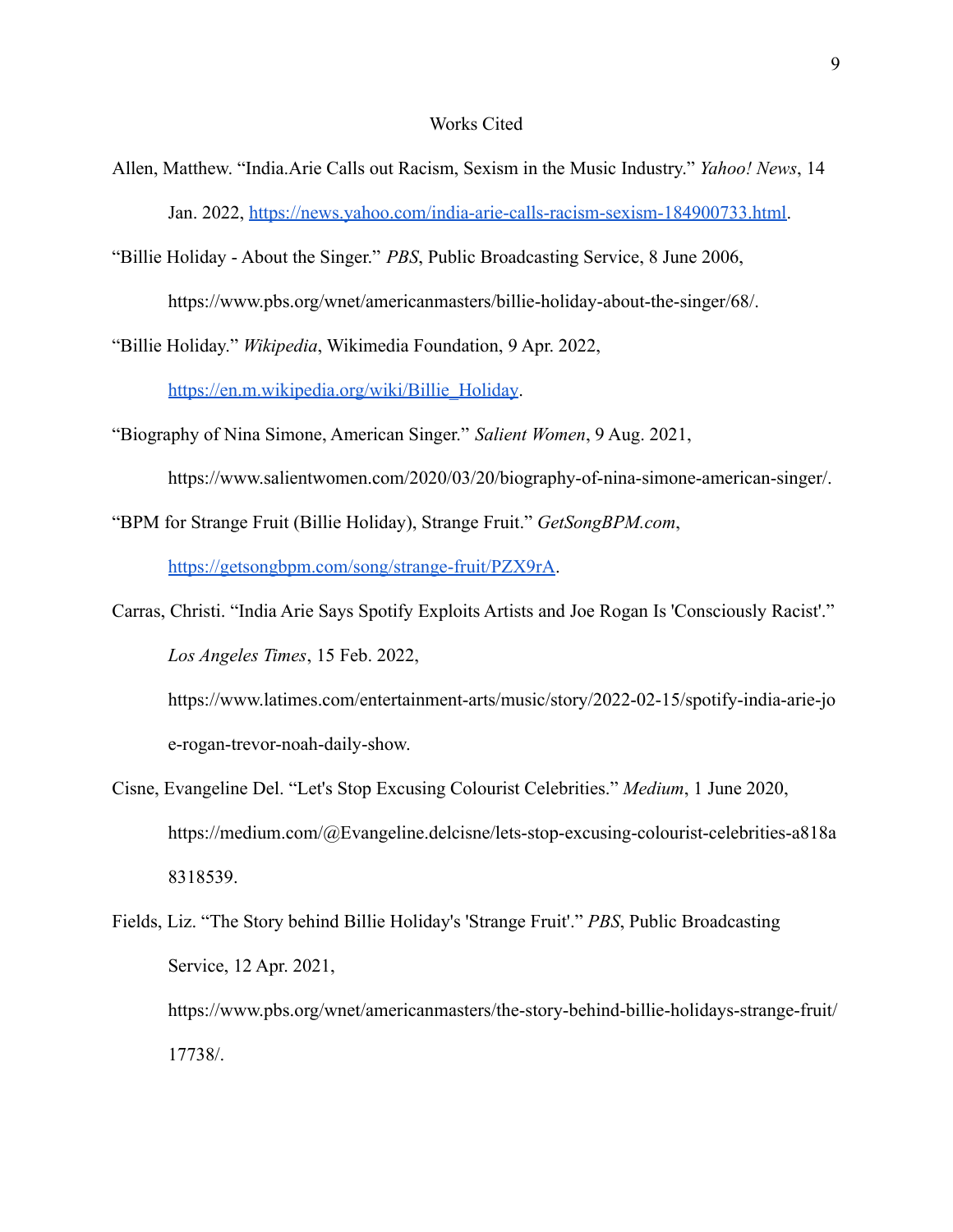Fields, Liz. "The Story behind Nina Simone's Protest Song, 'Mississippi Goddam.'" *PBS*, Public Broadcasting Service, 14 Jan. 2021,

[https://www.pbs.org/wnet/americanmasters/the-story-behind-nina-simones-protest-song](https://www.pbs.org/wnet/americanmasters/the-story-behind-nina-simones-protest-song-mississippi-goddam/16651/)[mississippi-goddam/16651/.](https://www.pbs.org/wnet/americanmasters/the-story-behind-nina-simones-protest-song-mississippi-goddam/16651/)

Holiday, Billie. "Strange Fruit." *YouTube*, uploaded by prokoman1, 22 December 2011, <https://youtu.be/Web007rzSOI>

"I Am Not My Hair." *YouTube*, uploaded by India Arie, 11 November 2018, <https://youtu.be/rt6bEsu-iLE>

"India Arie." *Wikipedia*, Wikimedia Foundation, 6 May 2022, https://en.wikipedia.org/wiki/India\_Arie.

- Ito, Robert. "Billie Holiday's Story Depends on Who's Telling It." *The New York Times*, 18 Feb. 2021, https://www.nytimes.com/2021/02/18/movies/billie-holiday-films.html.
- Johnson, Diedre. "'Subjects of Desire' Documentary: India Arie, 'It's Still a Big Cultural Pain.'" *Black Girl Nerds*, 2 June 2021,

[https://blackgirlnerds.com/subjects-of-desire-documentary-india-arie-its-still-a-big-cultur](https://blackgirlnerds.com/subjects-of-desire-documentary-india-arie-its-still-a-big-cultural-pain/) [al-pain/.](https://blackgirlnerds.com/subjects-of-desire-documentary-india-arie-its-still-a-big-cultural-pain/)

"Jorja Smith." *Wikipedia*, Wikimedia Foundation, 22 Mar. 2022, [https://en.m.wikipedia.org/wiki/Jorja\\_Smith](https://en.m.wikipedia.org/wiki/Jorja_Smith).

"Key & BPM for Feeling Good by Nina Simone." *Tunebat*.

https://tunebat.com/Info/Feeling-Good-Nina-Simone/61S0mEfdRtJ62Fc7fPqx0U.

Lewis, Tim. "Jorja Smith: 'I've always been independent'" *The Guardian*, Guardian News and Media, 10 Feb. 2019,